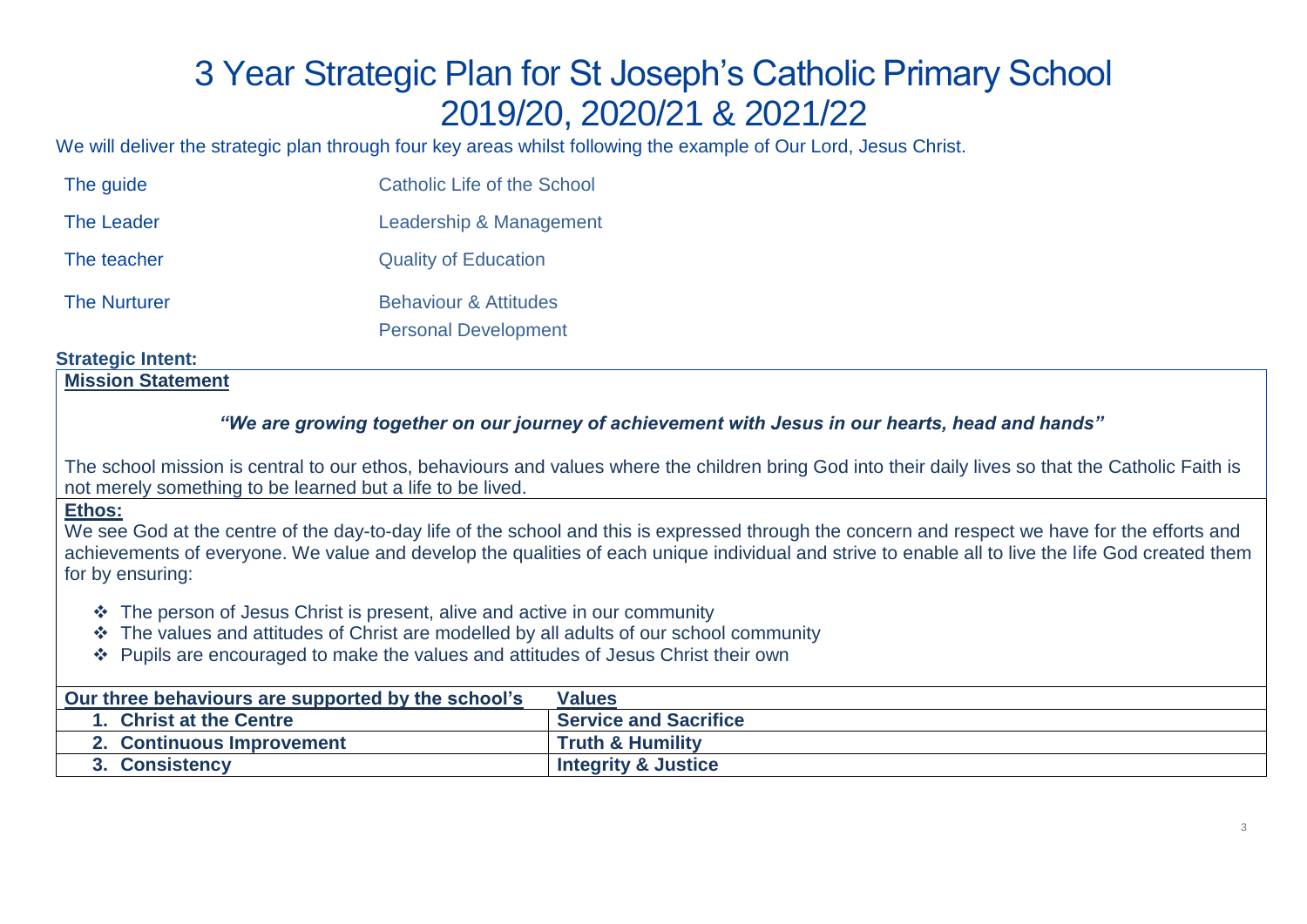| <b>Catholic Life of the School</b>                                                                                                                                                                       |                                                                                                                                                                                                                                                                                                                                                                                                                                                                                                                   |                                                                                                                                                                                                                                                                                                                                                                                                                                                                                                                              |                                                                                                                                                                                                                                                                                                                                                                                                                                                                                                                                                                                                                                                                                  |                                                                                                                                                                                                                           |
|----------------------------------------------------------------------------------------------------------------------------------------------------------------------------------------------------------|-------------------------------------------------------------------------------------------------------------------------------------------------------------------------------------------------------------------------------------------------------------------------------------------------------------------------------------------------------------------------------------------------------------------------------------------------------------------------------------------------------------------|------------------------------------------------------------------------------------------------------------------------------------------------------------------------------------------------------------------------------------------------------------------------------------------------------------------------------------------------------------------------------------------------------------------------------------------------------------------------------------------------------------------------------|----------------------------------------------------------------------------------------------------------------------------------------------------------------------------------------------------------------------------------------------------------------------------------------------------------------------------------------------------------------------------------------------------------------------------------------------------------------------------------------------------------------------------------------------------------------------------------------------------------------------------------------------------------------------------------|---------------------------------------------------------------------------------------------------------------------------------------------------------------------------------------------------------------------------|
| <b>Goals</b>                                                                                                                                                                                             | 2019/2020                                                                                                                                                                                                                                                                                                                                                                                                                                                                                                         | 2020/2021                                                                                                                                                                                                                                                                                                                                                                                                                                                                                                                    | 2021/2022                                                                                                                                                                                                                                                                                                                                                                                                                                                                                                                                                                                                                                                                        | <b>Success Criteria</b>                                                                                                                                                                                                   |
| To provide an<br>education that is<br>religious in its context<br>and content $-$ is at the<br>heart of the<br>curriculum and<br>conduct of our school.<br>£500 to provide trips<br>to places of worship | Self-Evaluation B: Teaching &<br>Learning of RE<br>Implement new<br>assessment procedure<br>which helps inform<br>teaching<br>Review planning format to<br>enable more self-directed<br>learning and to include<br>learning from 'Building the<br>Kingdom' course.<br>Learning to focus more on<br>applying knowledge and<br>skills<br>All children to have the<br>opportunity for reasoning in<br>RE units.<br>To have opportunities for<br>days of reflection for pupils<br>in places of worship i.e.<br>mosque | Self- Evaluation C: To help pupils<br>deepen their relationship with<br>God and to develop of a sense of<br>moral responsibility.<br>Review PSCHE scheme to<br>relate ethical and moral choices<br>in everyday life to religious<br>beliefs and values and to<br>include SRE<br>Ensure variety of high quality,<br>planned and spontaneous<br>religious experiences: prayer,<br>meditation, contemplation and<br>ritual which are well supported<br>by the parish priest.<br>Review the place of P4C in RE<br>units of work. | Self- Evaluation A: To strengthen<br>the link between the school and<br>the local community, as well as<br>the local and wider Church.<br>Global citizenship and sustainable<br>education through a range of<br>national and international links and<br>charitable activities.<br>Plan further opportunities to explore<br>diversity throughout the curriculum<br>i.e. cultures, disabilities<br>Enhance pupils' understanding of<br>their place in a culturally diverse<br>United Kingdom and the World<br>through making links with other<br>schools.<br>Set up programme of visits/visitors<br>from different religions and races<br>within worship rota and RE<br>curriculum | All areas of RE<br>A: Community<br><b>B: Teaching &amp; Learning</b><br><b>C: Spirituality &amp; Morality</b><br><b>E: Overall Effectiveness</b><br>continue to be outstanding in<br>the midterm validation in<br>2020/21 |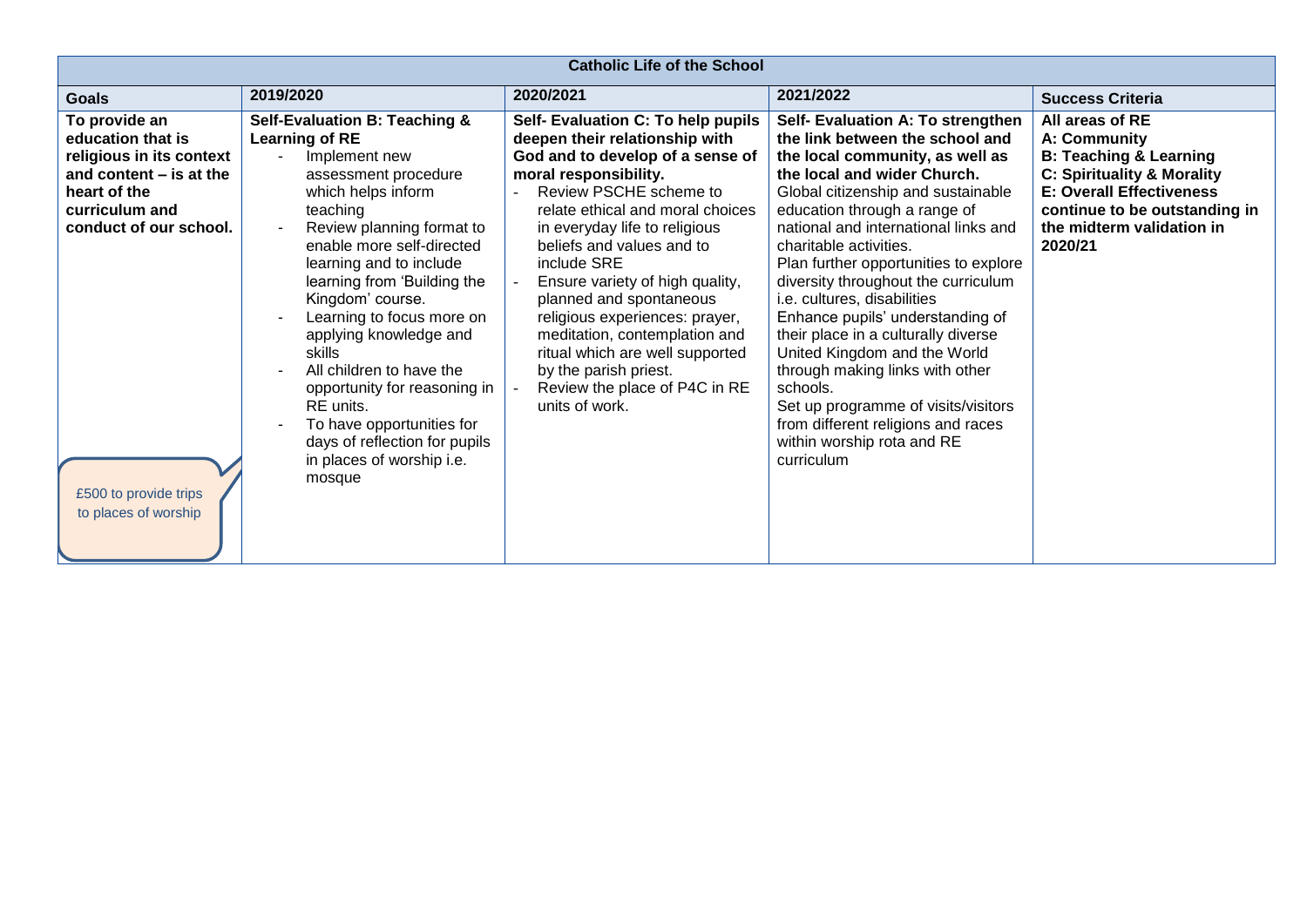| <b>Effectiveness of leadership and management</b>                                                                                                                                                               |                                                                                                                                                                                                                  |                                                                                                                         |                                                                                                                                          |                                                                                                                                                                                                                                                                                                                                  |
|-----------------------------------------------------------------------------------------------------------------------------------------------------------------------------------------------------------------|------------------------------------------------------------------------------------------------------------------------------------------------------------------------------------------------------------------|-------------------------------------------------------------------------------------------------------------------------|------------------------------------------------------------------------------------------------------------------------------------------|----------------------------------------------------------------------------------------------------------------------------------------------------------------------------------------------------------------------------------------------------------------------------------------------------------------------------------|
| <b>Goals</b>                                                                                                                                                                                                    | 2019/2020                                                                                                                                                                                                        | 2020/2021                                                                                                               | 2021/2022                                                                                                                                | <b>Success Criteria</b>                                                                                                                                                                                                                                                                                                          |
| Leadership &<br><b>Management:</b><br>Leaders ensure that<br>teachers receive<br>focused and highly<br>effective professional<br>development -<br>subject, pedagogical<br>and pedagogical<br>content knowledge. | To ensure staff at all levels exhibit leadership<br>skills, and that middle/senior managers are<br>identified and developed to support effective<br>succession planning<br><b>Budget Costings £6K</b><br>2019/20 | More staff seen to take on<br>leadership responsibilities as<br>evidenced through<br>performance reviews                | All subject leaders to drive<br>forward and realise our<br>ambitious, collegiate vision<br>which ensures all children<br>and staff excel | Embed a culture that everyone<br>understands they have a leadership<br>role to play in the school, and that they<br>feel empowered within their area of<br>remit to make a difference.<br>Performance management is highly<br>effective in developing potential<br>leaders as well as maintaining high<br>performance standards. |
| Leaders ensure that<br>highly effective and<br>meaningful                                                                                                                                                       | External mini review to look at how well the<br>school's Leadership Team is working to<br>support and improve learning.                                                                                          | RE Mid Cycle Moderation:<br>Reflect on outcomes on the<br>school's Leadership and its<br>effectiveness                  | Actions from review placed in<br>SD.                                                                                                     | Reviews lead to continuous<br>development, identification of school's<br>strength and areas to develop.                                                                                                                                                                                                                          |
| engagement takes<br>place with staff at all<br>levels and that<br>issues are identified<br>and are consistently<br>dealt with<br>appropriately and                                                              | Review roles and responsibilities for TAs to<br>adopt across the school.<br>Ensure training budget is assigned for TA<br>development - SEN, EAL, Computing and<br>EAL.                                           |                                                                                                                         |                                                                                                                                          | All skills and talents of Support Staff<br>are utilised as outlined in Performance<br>Management and feedback from<br>questionnaires.                                                                                                                                                                                            |
| quickly (including<br>well-being)                                                                                                                                                                               | St. Joseph's, National Support School and its<br>NLE Mrs. J. Dunlop to share its strengths<br>with local school through brokering by area<br>Teaching Schools and LA.                                            | £1,000 to provide training for staff to be an effective<br>National Support School - to include in staff<br>development |                                                                                                                                          | The school's reflective nature and thus<br>its effectiveness is enhanced through<br>sharing its expertise.                                                                                                                                                                                                                       |
| To extend our<br>parental<br>engagement work<br>targeting<br>increased                                                                                                                                          | To continue timetable for Parent Involvement<br>i.e. showcase: Come Observe our Cool<br>Learning (COOL)                                                                                                          |                                                                                                                         |                                                                                                                                          | The school has highly successful<br>strategies for engaging with parents to<br>the benefit of pupils, including those<br>who find working with the school<br>difficult. Annual questionnaire.                                                                                                                                    |
| parental<br>involvement in<br>our school.                                                                                                                                                                       | Restart the School's PTA with the election of<br>a committee to lead school fundraising<br>events                                                                                                                | PTA to organise at least three<br>events over the academic year                                                         | PTA to organise at least six<br>events over the academic<br>year                                                                         | Effective PTA which is supported by<br>the school community                                                                                                                                                                                                                                                                      |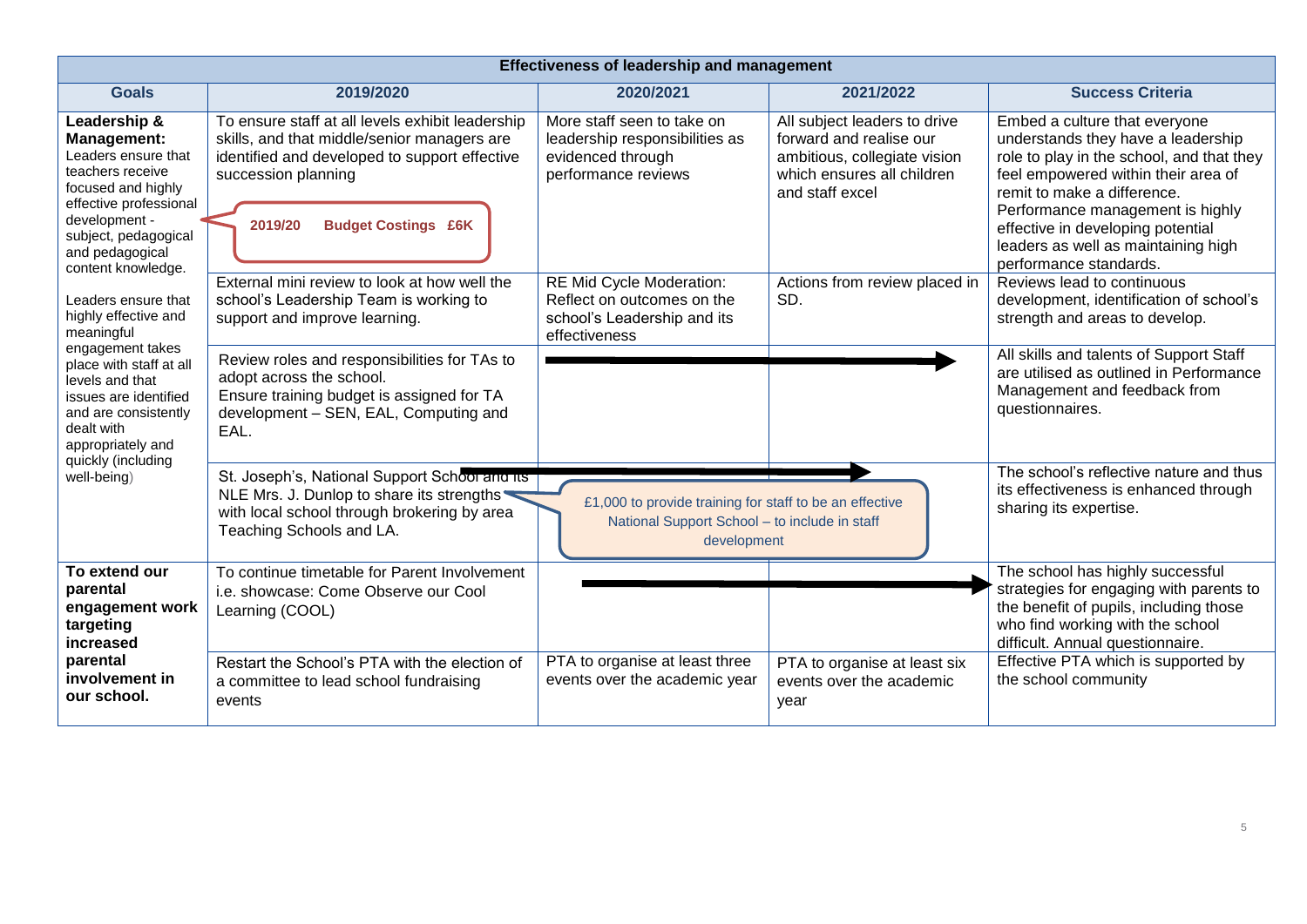| <b>Quality of Education</b>                                                                                                                                               |                                                                                                                                                                                                                                                                                                                                                                                                                                                                                                                   |                                                                                    |                                                                                                    |                                                                                                                                                                                                                                                                                                                                                                                                                                                                                                                           |  |
|---------------------------------------------------------------------------------------------------------------------------------------------------------------------------|-------------------------------------------------------------------------------------------------------------------------------------------------------------------------------------------------------------------------------------------------------------------------------------------------------------------------------------------------------------------------------------------------------------------------------------------------------------------------------------------------------------------|------------------------------------------------------------------------------------|----------------------------------------------------------------------------------------------------|---------------------------------------------------------------------------------------------------------------------------------------------------------------------------------------------------------------------------------------------------------------------------------------------------------------------------------------------------------------------------------------------------------------------------------------------------------------------------------------------------------------------------|--|
| <b>Goals</b>                                                                                                                                                              | 2019/2020                                                                                                                                                                                                                                                                                                                                                                                                                                                                                                         | 2020/2021                                                                          | 2021/2022                                                                                          | <b>Success Criteria</b>                                                                                                                                                                                                                                                                                                                                                                                                                                                                                                   |  |
| The school's curriculum<br>intent and<br>implementation are<br>embedded securely<br>and consistently across<br>the school.<br>2019/20<br><b>Budget</b><br><b>Costings</b> | SDP clearly identifies curriculum areas to<br>further improve and ensure intent and<br>implementation are consistent across the<br>school.<br>Monitor teaching to ensure that agreed<br>pedagogical approach is being applied<br>across the school.<br>Ensure new members of staff are inducted<br>into school expectations<br>Best practice is identified, modelled and<br>shared - staff, peer coaching and<br>individualising CPD<br>Whole staff (teacher & TA) inset on<br>coaching, mentoring and directing. | Rigorous Monitoring to<br>ensure pedagogical<br>approaches are being<br>adhered to | Coaching techniques for<br>pupils at KS2 introduced.<br>Peer learning partnerships<br>established. | The children are exposed to<br>excellent subject, pedagogical and<br>pedagogical content knowledge.<br>Aall children are receiving the right<br>level of support and challenge from<br>all adults.<br>To embed a shared pedagogical<br>practice which leads to 100% good<br>teaching with at least 50%<br>outstanding across the school.<br>All teachers have consistently high<br>expectations of all pupils. They<br>plan and teach lessons that enable<br>pupils to learn exceptionally well<br>across the curriculum. |  |
| £10,000 for<br><b>resources</b>                                                                                                                                           | Monitoring by LT and Subject Leaders to<br>ensure intent is visible in their subject. Any<br>weakness identified, brought to the attention<br>of LT and action taken with SLT to address<br>improvement area.<br>Monitoring by all Subject Leaders<br>(opportunities for reading, writing and Maths<br>where appropriate are evident)                                                                                                                                                                             |                                                                                    |                                                                                                    | Monitoring shows that teaching of<br>the curriculum intent and<br>implementation are consistently<br>applied across the school. Any<br>weaknesses are identified and<br>addressed.<br>Core skills of English &<br>Mathematics are developed<br>through all areas of the curriculum                                                                                                                                                                                                                                        |  |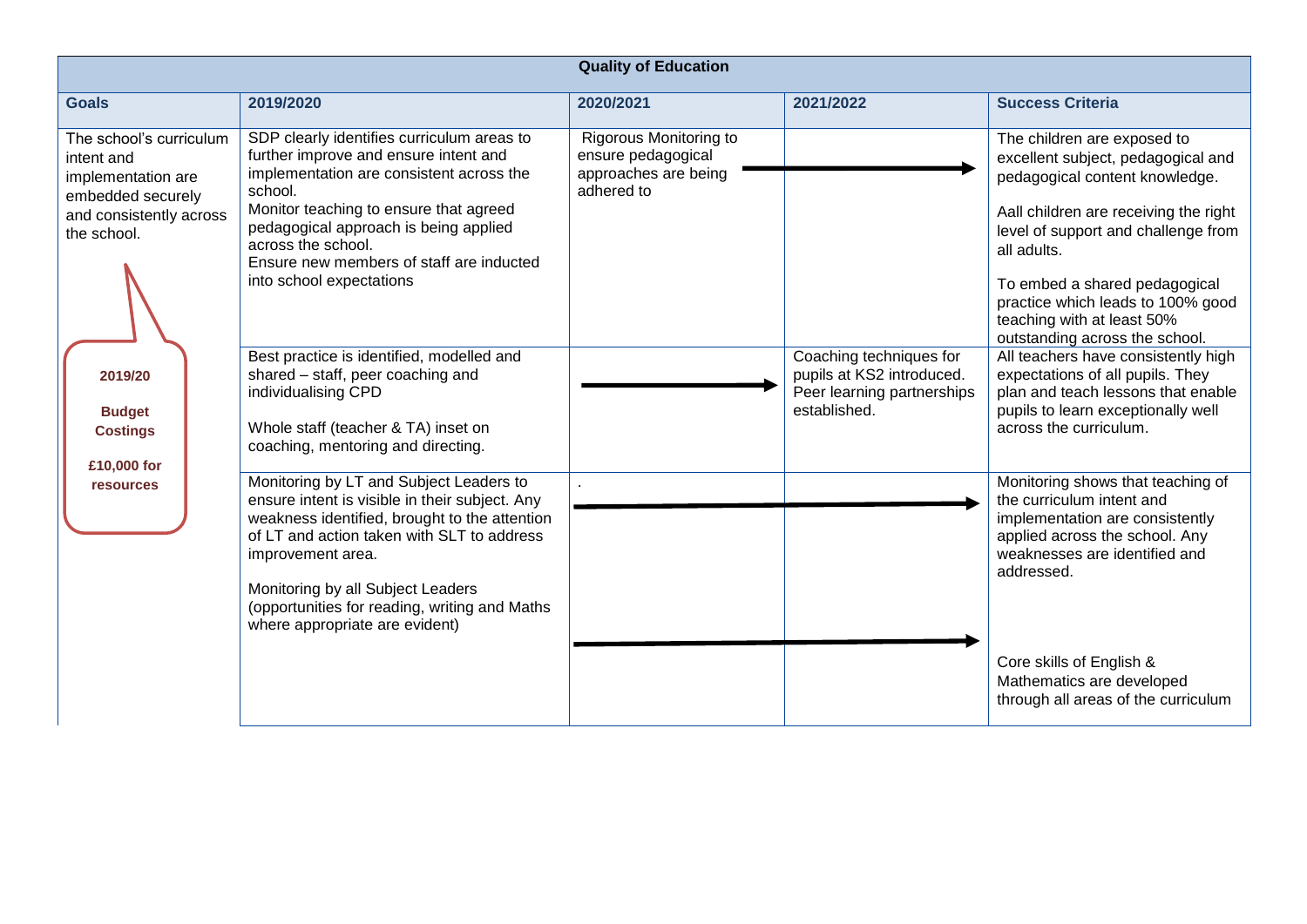| £150 for 'Join<br>Letter' online<br>subscription                                      | To raise attainment in the more able in all<br>subjects.<br>Focus areas:<br>Reading:<br>Consistent approach to reading - from Y2 to<br>Y6<br>Review the teaching of English (including<br>Reading) to reflect best practice and<br>research.<br>Handwriting:<br>Ensure handwriting scheme is applied<br>consistently across the school and time given<br>in the lower classes to practice handwriting<br>skills<br>Library | To raise attainment in<br>foundation subjects. Focus<br>areas:<br>Geography: pupils taught<br>and assessed on key<br>geographical skills linked to<br>global citizenship<br>History: pupils gain a<br>coherent knowledge and<br>understanding of Britain's<br>past and that of the wider<br>world.<br>Art & DT: pupils equipped<br>with the knowledge and<br>skills to experiment, invent | To raise attainment in all<br>areas. Focus areas:<br>Writing<br>Review writing across the<br>school<br>Science: science delivered<br>through investigative and<br>inspiring lessons.<br><b>Computing: to review IT</b><br>provision across the school<br>through NAACE audit.<br>Consider resources<br>required | Pupils' work across the curriculum<br>is consistently of a high quality<br>Pupils consistently achieve highly,<br>particularly the most<br>disadvantaged. Pupils with SEND<br>achieve exceptionally well |
|---------------------------------------------------------------------------------------|----------------------------------------------------------------------------------------------------------------------------------------------------------------------------------------------------------------------------------------------------------------------------------------------------------------------------------------------------------------------------------------------------------------------------|-------------------------------------------------------------------------------------------------------------------------------------------------------------------------------------------------------------------------------------------------------------------------------------------------------------------------------------------------------------------------------------------|-----------------------------------------------------------------------------------------------------------------------------------------------------------------------------------------------------------------------------------------------------------------------------------------------------------------|----------------------------------------------------------------------------------------------------------------------------------------------------------------------------------------------------------|
| £1600 for<br>Shows:<br>Parents' Fund                                                  | Library to be promoted termly - and used<br>effectively to encourage a love of reading in<br>all pupils<br><b>Maths:</b> WhiteRose scheme implemented.<br>Concrete manipulatives used in all lessons<br>where appropriate.                                                                                                                                                                                                 | and create their own works<br>of art, craft and design<br>PE and PSCHE: to ensure<br>high quality PSCHE and<br>SRE lessons to support<br>pupils' health & well-being.<br><b>Personal Development</b>                                                                                                                                                                                      |                                                                                                                                                                                                                                                                                                                 |                                                                                                                                                                                                          |
| <b>Goals</b>                                                                          | 2019/2020                                                                                                                                                                                                                                                                                                                                                                                                                  | 2020/2021                                                                                                                                                                                                                                                                                                                                                                                 | 2021/2022                                                                                                                                                                                                                                                                                                       | <b>Success Criteria</b>                                                                                                                                                                                  |
| The school provides<br>opportunities to<br>develop pupils' talents<br>and interests   | To further develop the children's leadership<br>roles:<br>All Y6 children to have a<br>$\circ$<br>leadership role/ responsibility<br><b>Minnie Vinnies</b><br>$\circ$<br><b>School Council</b><br>$\circ$<br>Eco Group<br>$\circ$                                                                                                                                                                                          | Evaluate the children's<br>thoughts and ideas on how<br>learning behaviours are<br>embedded and how they<br>could be further improved                                                                                                                                                                                                                                                     | Learning Behaviour<br>- To develop pupils' Thinking<br>Skills' through 'Philosophy for<br>Children (P4C)                                                                                                                                                                                                        | The school consistently<br>promotes the extensive<br>personal development of<br>pupils.                                                                                                                  |
| Pupils feel happy and<br>safe at school.<br>Pupils<br>safe at<br>are<br>school.       | Safeguarding Review and implement any<br>actions<br>£400 for<br><b>Review (SLA)</b>                                                                                                                                                                                                                                                                                                                                        | Review actions                                                                                                                                                                                                                                                                                                                                                                            | Safeguarding Review                                                                                                                                                                                                                                                                                             | 85% positive results from<br>the children survey<br>Safeguarding Review is<br>finds 'Safeguarding<br>effective across the school'.                                                                       |
| Our school provides<br>rich, planned<br>experiences, in the<br>curriculum and through | Plan rich learning experiences to<br>$\bullet$<br>enhance calendar celebrations and to<br>enhance learning in class topic learning.                                                                                                                                                                                                                                                                                        | Review experiences and<br>improve further                                                                                                                                                                                                                                                                                                                                                 | Parental Fund to support<br>external providers.                                                                                                                                                                                                                                                                 | The school goes beyond<br>the expected, so that pupils<br>have access to a wide, rich<br>set of experiences.                                                                                             |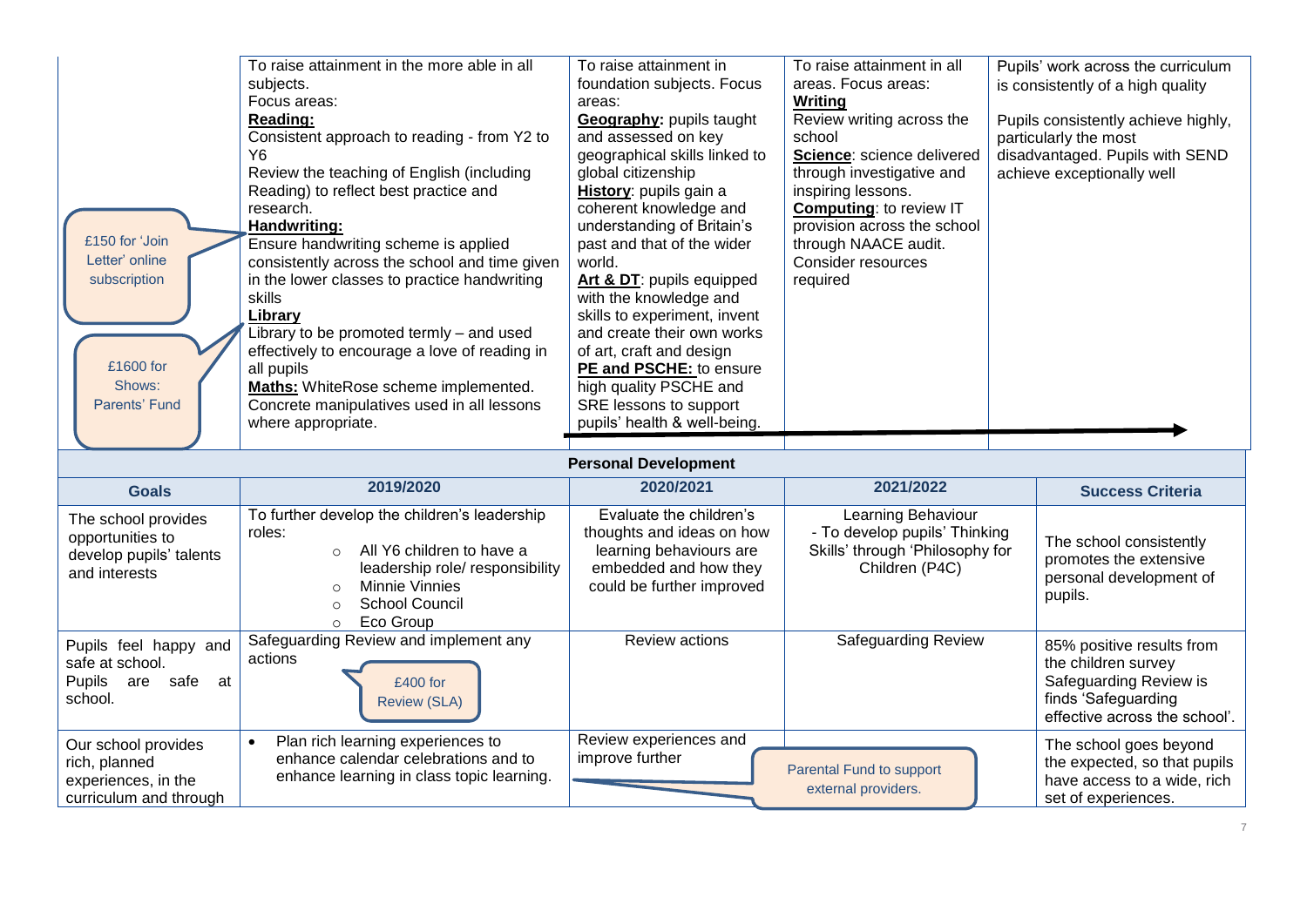| extra-curricular<br>activities. Opportunities<br>for pupils to develop<br>their talents and<br>interests are of<br>exceptional quality | Class topic learning to be celebrated<br>through central display.<br>Learning experiences shared with<br>$\bullet$<br>parents through class assemblies/plays.<br>Review all after school activities - to<br>$\bullet$<br>provide a wide range of oprtunities                                                                                                                                   |                                                                                                                                                                                                                                                                                        |                                                                                                                                                                                                                                                                                                                      | There is strong take-up by<br>pupils of the opportunities<br>provided by the school. The<br>most disadvantaged pupils<br>consistently benefit from<br>this excellent work                                                                                                                   |
|----------------------------------------------------------------------------------------------------------------------------------------|------------------------------------------------------------------------------------------------------------------------------------------------------------------------------------------------------------------------------------------------------------------------------------------------------------------------------------------------------------------------------------------------|----------------------------------------------------------------------------------------------------------------------------------------------------------------------------------------------------------------------------------------------------------------------------------------|----------------------------------------------------------------------------------------------------------------------------------------------------------------------------------------------------------------------------------------------------------------------------------------------------------------------|---------------------------------------------------------------------------------------------------------------------------------------------------------------------------------------------------------------------------------------------------------------------------------------------|
|                                                                                                                                        |                                                                                                                                                                                                                                                                                                                                                                                                | <b>Behaviour and Attitudes</b>                                                                                                                                                                                                                                                         |                                                                                                                                                                                                                                                                                                                      |                                                                                                                                                                                                                                                                                             |
| <b>Goals</b>                                                                                                                           | 2019/2020                                                                                                                                                                                                                                                                                                                                                                                      | 2020/2021                                                                                                                                                                                                                                                                              | 2021/2022                                                                                                                                                                                                                                                                                                            | <b>Success Criteria</b>                                                                                                                                                                                                                                                                     |
| Pupils' behaviour in<br>classrooms and around<br>the school is<br>impeccable.                                                          | Whole school agreed system for behaviour<br>(including rewards) which is used consistently<br>across school<br>Evaluate the children's thoughts and ideas on<br>how learning behaviours are embedded and<br>how they could be further improved                                                                                                                                                 | Learning Behaviour<br>- To develop pupils'<br>Thinking Skills' through<br>'Philosophy for Children<br>(P4C)                                                                                                                                                                            |                                                                                                                                                                                                                                                                                                                      | Pupils behave consistently<br>well, demonstrating high<br>levels of self-control and<br>consistently positive<br>attitudes to their education.<br>We take a compassionate,<br>intelligent, fair and highly<br>effective action to support<br>any pupils who are<br>struggling in this area. |
| Pupils consistently<br>have highly positive<br>attitudes and<br>commitment to their<br>education.                                      | Staff and children to reflect<br>on the positive attitudes expected from<br>$\omega$<br>pupils.<br>What commitment would look like for a<br>$\overline{a}$<br>pupil at St. Joseph's<br>School council to work with children on<br>defining these attitudes                                                                                                                                     | Attitudes commitment<br>words/ phrases to be visible<br>and celebrated across the<br>school - school council to<br>work with staff on this<br>objective.                                                                                                                               |                                                                                                                                                                                                                                                                                                                      | Pupils<br>make<br>highly<br>a<br>positive,<br>tangible<br>contribution to the life of the<br>school and/or the wider<br>community. Pupils actively<br>support the well-being of<br>other pupils.                                                                                            |
| Pupils feel safe and<br>secure at school.<br>2019/20<br><b>Budget Costings</b>                                                         | Review all responses in pupil questionnaire in<br>Summer 2019 and add actions to SDP if<br>required.<br>Review mental wellbeing across the school -<br>with special focus on PPG, SEND and LAC<br>pupils<br>Audit all activities which help pupils identify<br>unsafe situations and how to keep themselves<br>and others safe and action findings<br>Focus Area: E-Safety & Mental Well-Being | Review all responses in<br>pupil questionnaire and add<br>actions to SDP if required.<br>Audit all activities which<br>help pupils identify unsafe<br>situations and how to keep<br>themselves and others safe<br>and action findings<br>Focus Area: SRE &<br><b>Physical Activity</b> | Review all responses in pupil<br>questionnaire in Summer 2019<br>and add actions to SDP or Pupil<br>Action plan if required.<br>Audit all activities which help<br>pupils identify unsafe situations<br>and how to keep themselves and<br>others safe and action findings<br>Focus Area: Healthy Eating &<br>Cooking | All groups of pupils are<br>always safe and feel safe in<br>school. They understand<br>very clearly what constitutes<br>unsafe situations and are<br>highly aware of how to keep<br>themselves and others safe<br>in different situations,<br>including e-safety.                           |
| <b>ESafety</b><br><b>Workshop:</b><br><b>Parents Fund</b>                                                                              |                                                                                                                                                                                                                                                                                                                                                                                                |                                                                                                                                                                                                                                                                                        |                                                                                                                                                                                                                                                                                                                      |                                                                                                                                                                                                                                                                                             |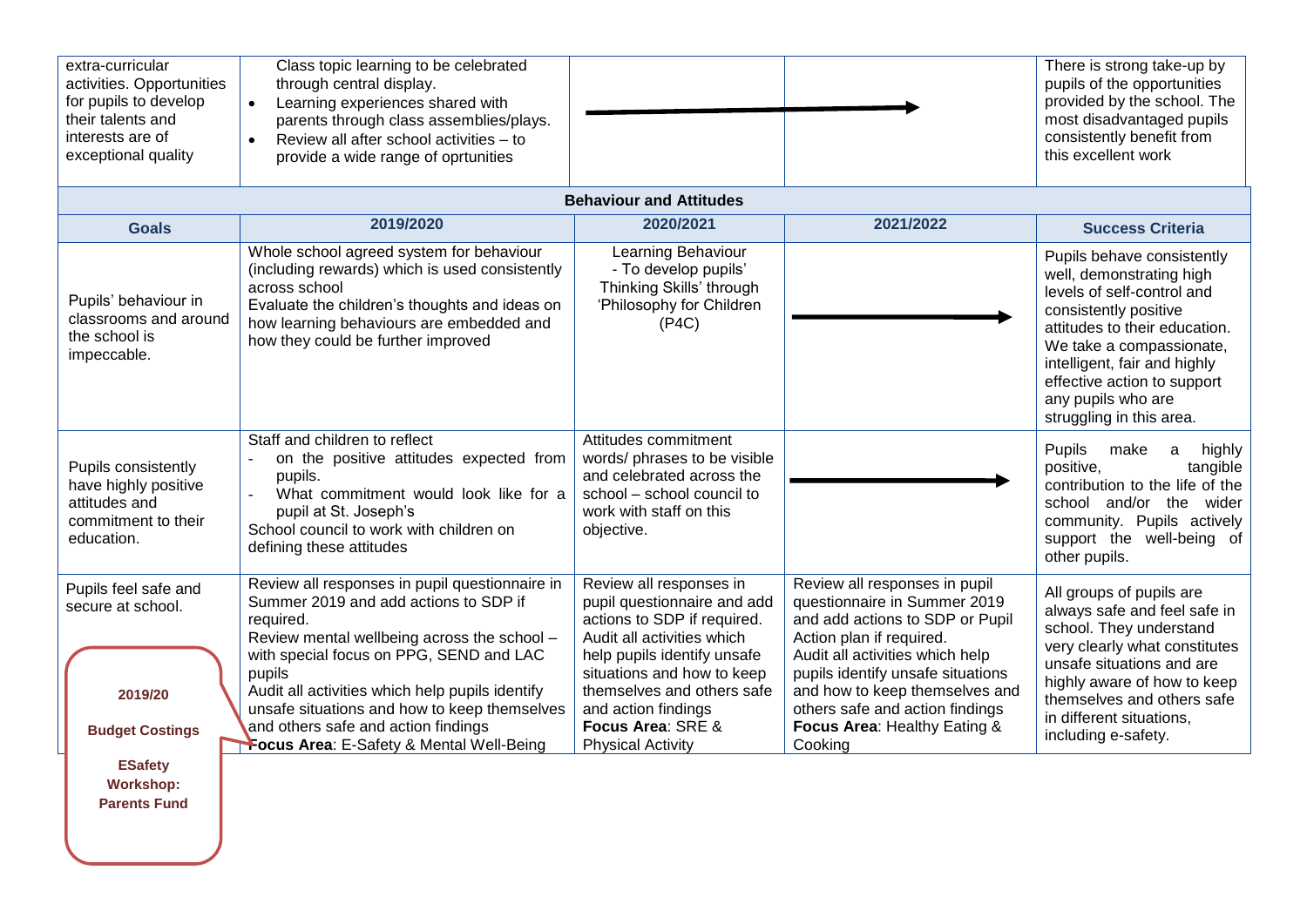| Early Years Provision - Reception Year & Footsteps Nursery                                                                                                                                                                                                                                                                                                          |                                                                                                                                                                                                                                                                                                                     |                                                                                                                                                                                                                                   |                                                                                                                                                                                                                                                           |                                                                                                                                                                                                                                                                                         |  |
|---------------------------------------------------------------------------------------------------------------------------------------------------------------------------------------------------------------------------------------------------------------------------------------------------------------------------------------------------------------------|---------------------------------------------------------------------------------------------------------------------------------------------------------------------------------------------------------------------------------------------------------------------------------------------------------------------|-----------------------------------------------------------------------------------------------------------------------------------------------------------------------------------------------------------------------------------|-----------------------------------------------------------------------------------------------------------------------------------------------------------------------------------------------------------------------------------------------------------|-----------------------------------------------------------------------------------------------------------------------------------------------------------------------------------------------------------------------------------------------------------------------------------------|--|
| <b>Goals</b>                                                                                                                                                                                                                                                                                                                                                        | 2019/2020                                                                                                                                                                                                                                                                                                           | 2020/2021                                                                                                                                                                                                                         | 2021/2022                                                                                                                                                                                                                                                 | <b>Success Criteria</b>                                                                                                                                                                                                                                                                 |  |
| Intent<br>The EYFS curriculum<br>provides no limits or<br>barriers to the children's                                                                                                                                                                                                                                                                                | Provides a range of memorable<br>firsthand experiences and rich<br>opportunities for high quality<br>learning that motivate, engage and<br>stimulate all pupils                                                                                                                                                     |                                                                                                                                                                                                                                   |                                                                                                                                                                                                                                                           | Pupil to achieve high levels of<br>development in communication,<br>reading, writing and mathematics<br>and apply these effectively in all<br>their learning                                                                                                                            |  |
| achievements,<br>regardless of their<br>backgrounds,<br>circumstances or needs.                                                                                                                                                                                                                                                                                     | To develop continuity and<br>progression from Footsteps<br>Nursery into Reception Year<br>Create action plan for the next                                                                                                                                                                                           | <b>EYFS Review</b><br>Review Action Plan both annual<br>and biannual.                                                                                                                                                             | 2019/20                                                                                                                                                                                                                                                   |                                                                                                                                                                                                                                                                                         |  |
| The high ambition it<br>embodies is shared by<br>all staff                                                                                                                                                                                                                                                                                                          | two year and include actions<br>into the EYFS action<br>plan.EYFS Action plan reflects                                                                                                                                                                                                                              |                                                                                                                                                                                                                                   | <b>Budget Costings</b><br><b>EYFS: £1,500, Footsteps £3,000</b>                                                                                                                                                                                           |                                                                                                                                                                                                                                                                                         |  |
|                                                                                                                                                                                                                                                                                                                                                                     | both FS1 and FS2.                                                                                                                                                                                                                                                                                                   |                                                                                                                                                                                                                                   |                                                                                                                                                                                                                                                           |                                                                                                                                                                                                                                                                                         |  |
| Implementation<br>Staff are knowledgeable<br>about the areas of<br>learning they teach.<br>They manage the EYFS<br>curriculum and<br>pedagogy in relation to<br>the learning needs of<br>their children                                                                                                                                                             | Have outstanding knowledge of<br>early years pedagogy based on up<br>to date theory and practice and<br>can inspire others to develop their<br>skills through insightful feedback,<br>mentoring and coaching                                                                                                        | High expectations for T& L in<br>the early years which are<br>understood by all staff Clear<br>understanding of high-quality<br>child initiated and adult led<br>activities and monitor their<br>effectiveness on a regular basis | Rigorously monitoring and<br>evaluation of the achievement and<br>attainment of different groups of<br>pupils and planned interventions<br>which closed gaps to ensure that<br>no pupils are disadvantaged                                                | EYFS is an outstanding setting<br>School's vision is clearly articulated<br>and shared so that it is owned.<br>understood and is embodied in the<br>day to day workings of EYFS.                                                                                                        |  |
| Impact<br>The impact of the<br>curriculum on what<br>children know, can<br>remember and do is<br>strong. Children<br>demonstrate this through<br>being deeply engaged<br>and sustaining high<br>levels of concentration.<br>Children, including those<br>from disadvantaged<br>backgrounds, do well.<br>Children with SEND<br>achieve the best<br>possible outcomes | Moderate judgements across the<br>setting and with similar settings to<br>ensure quality and consistency in<br>Footsteps and Reception Year.<br>Systematically collect and analyse<br>summative pupil progress data to<br>enable the early identification of<br>underachievement and next steps<br>for all learners | Ensure that well thought out<br>and resourced interventions are<br>put in place to promptly address<br>weaknesses and monitor their<br>effectiveness                                                                              | Systematically collect and analyse<br>insightful on entry data to identify<br>starting and assess progress over<br>time<br>Ensure that all practitioners collect<br>and analyse insightful formative<br>progress data through observation<br>and dialogue | Children demonstrate their very<br>good retention of knowledge<br>through being deeply engaged and<br>sustaining high levels of<br>concentration. Children, including<br>those from disadvantaged<br>backgrounds, do well. Children with<br>SEND achieve the best possible<br>outcomes. |  |

9